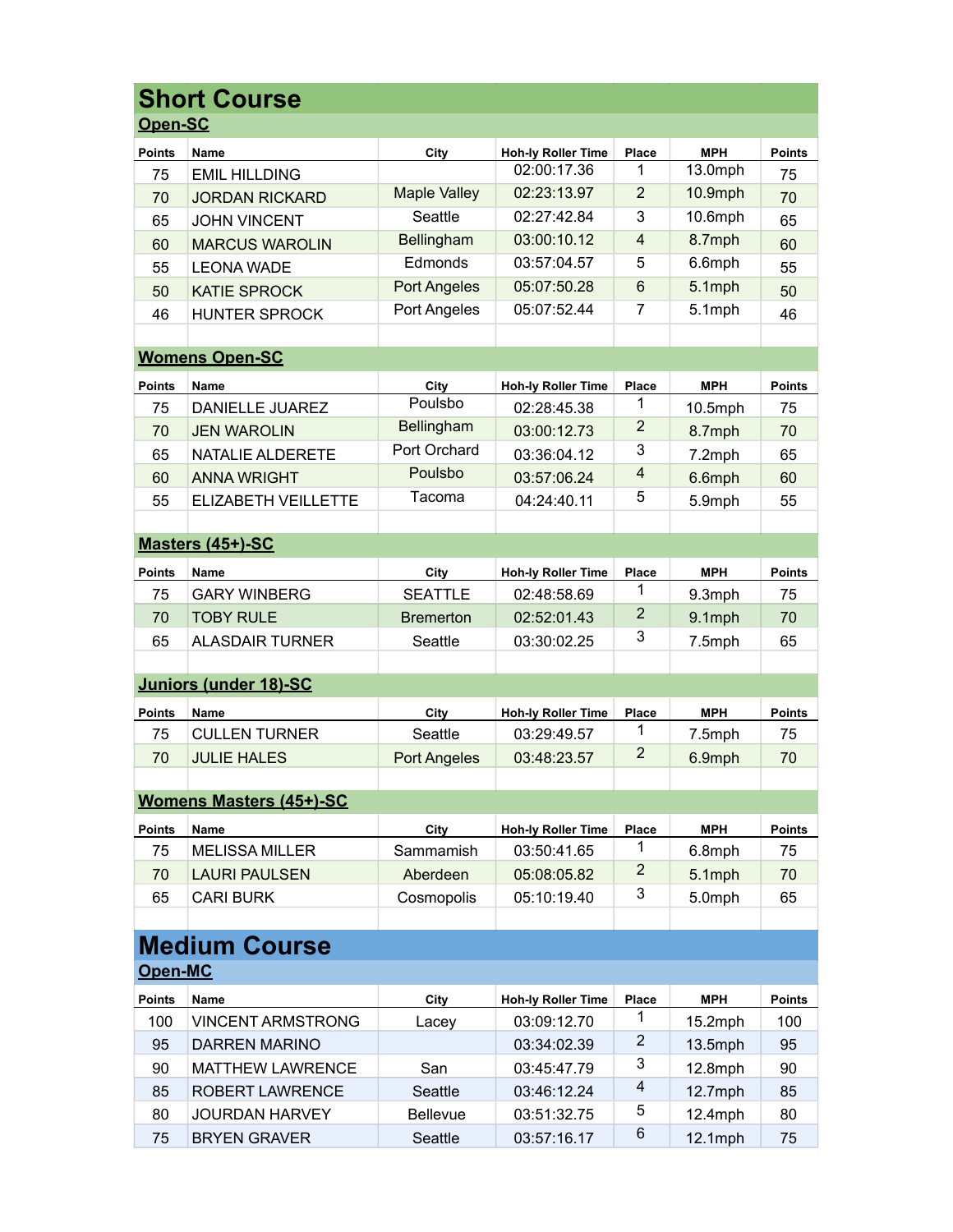| 71               | <b>KYLE WILLS</b>        |              | 04:05:26.53               | 7              | $11.7$ mph | 71            |  |  |
|------------------|--------------------------|--------------|---------------------------|----------------|------------|---------------|--|--|
| 67               | <b>ADAM TUFF</b>         | Kenmore      | 04:05:28.63               | 8              | $11.7$ mph | 67            |  |  |
| 63               | <b>SERGEY MELIKYAN</b>   | Bellevue     | 04:16:14.28               | 9              | $11.2$ mph | 63            |  |  |
| 62               | ROBERT SEPLER            | Seattle      | 04:22:36.23               | 10             | 11.0mph    | 62            |  |  |
| 61               | SPENCER NELSON           |              | 04:40:29.50               | 11             | 10.3mph    | 61            |  |  |
| 60               | <b>EVANDER KNIESTEDT</b> | Olympia      | 04:49:15.10               | 12             | 10.0mph    | 60            |  |  |
| 59               | RUSLAN KAMALDINOV        | Newcastle    | 04:50:43.40               | 13             | 9.9mph     | 59            |  |  |
| 58               | <b>COREY FOWLER</b>      | Yelm         | 05:05:57.34               | 14             | 9.4mph     | 58            |  |  |
| 57               | NOEL MARVIN MARANTAN     | Tumwater     | 05:11:59.69               | 15             | 9.2mph     | 57            |  |  |
| 56               | <b>CHRIS LESTER</b>      | Olympia      | 05:15:14.08               | 16             | 9.1mph     | 56            |  |  |
| 55               | <b>BEN MACHADO</b>       | Maple Valley | 05:23:17.81               | 17             | 8.9mph     | 55            |  |  |
| 54               | <b>SAM W</b>             |              | 05:23:19.04               | 18             | 8.9mph     | 54            |  |  |
| 53               | <b>STEVEN WRIGHT</b>     | Poulsbo      | 05:31:29.97               | 19             | 8.7mph     | 53            |  |  |
| 52               | <b>CLIFF HALES</b>       | Port Angeles | 05:56:43.23               | 20             | 8.1mph     | 52            |  |  |
| 51               | <b>JOHN HALES</b>        | Port Angeles | 06:01:46.34               | 21             | 8.0mph     | 51            |  |  |
| 50               | <b>TREVOR WUNN</b>       | Bellingham   | 06:15:04.19               | 22             | 7.7mph     | 50            |  |  |
| 49               | RACHAEL CAMPBELL         | Bellingham   | 06:15:11.81               | 23             | 7.7mph     | 49            |  |  |
| 48               | <b>SETH PEARSON</b>      | Seattle      | 06:22:16.17               | 24             | 7.5mph     | 48            |  |  |
|                  |                          |              |                           |                |            |               |  |  |
| Masters (45+)-MC |                          |              |                           |                |            |               |  |  |
| <b>Points</b>    | <b>Name</b>              | City         | <b>Hoh-ly Roller Time</b> | <b>Place</b>   | <b>MPH</b> | <b>Points</b> |  |  |
| 100              | <b>ROBIN SARNER</b>      | steilacoom   | 03:34:03.80               | 1              | 13.5mph    | 100           |  |  |
| 95               | <b>BRAD WHIDDEN</b>      | Tumwater     | 03:45:22.32               | $\overline{2}$ | 12.8mph    | 95            |  |  |

| 90 | <b>DAN PETERSEN</b>      | Bainbridge     | 03:59:45.74 | 3 | $12.0$ mph | 90 |
|----|--------------------------|----------------|-------------|---|------------|----|
| 85 | TIM WALSH                | Leavenworth    | 04:09:34.40 | 4 | $11.5$ mph | 85 |
| 80 | <b>MICHAEL GOSCINIAK</b> | Ruston         | 04:28:19.42 | 5 | $10.7$ mph | 80 |
| 75 | <b>JONATHAN HARRIS</b>   | Kirkland       | 04:48:42.98 | 6 | $10.0$ mph | 75 |
| 71 | <b>RAY HENDERSON</b>     | Oakville       | 05:31:23.17 |   | 8.7mph     | 71 |
| 67 | <b>JOSHUA WADDELL</b>    | <b>Bothell</b> | 05:43:13.05 | 8 | 8.4mph     | 67 |
|    |                          |                |             |   |            |    |

## **Womens Open-MC**

| <b>Points</b>                  | <b>Name</b>            | City            | <b>Hoh-Iv Roller Time</b> | Place | <b>MPH</b> | <b>Points</b> |  |
|--------------------------------|------------------------|-----------------|---------------------------|-------|------------|---------------|--|
| 100                            | <b>KATRINA GO</b>      | Seattle         | 03:49:11.18               |       | $12.6$ mph | 100           |  |
| 95                             | <b>CELIA HARVEY</b>    | <b>Bellevue</b> | 04:06:05.74               | 2     | $11.7$ mph | 95            |  |
| 90                             | <b>MARY NEFF</b>       | Tacoma          | 04:28:22.92               | 3     | $10.7$ mph | 90            |  |
| 85                             | <b>JENNIFER LEHMAN</b> | Seattle         | 04:29:37.20               | 4     | $10.7$ mph | 85            |  |
| 80                             | <b>KATE TRONO</b>      | Bellingham      | 06:15:09.85               | 5     | 7.7mph     | 80            |  |
|                                |                        |                 |                           |       |            |               |  |
| <b>Womens Masters (45+)-MC</b> |                        |                 |                           |       |            |               |  |
| <b>Points</b>                  | <b>Name</b>            | City            | <b>Hoh-Iv Roller Time</b> | Place | <b>MPH</b> | <b>Points</b> |  |
| 100                            | <b>CAROLYN WATSON</b>  | Bellingham      | 05:13:12.41               |       | $9.2$ mph  | 100           |  |
| 95                             | <b>PIPER PETERSON</b>  | Edmonds         | 05:50:10.82               | 2     | 8.2mph     | 95            |  |

90 KERI BERGERE Kenmore 05:50:11.44 3 8.2mph 90

**Long Course**